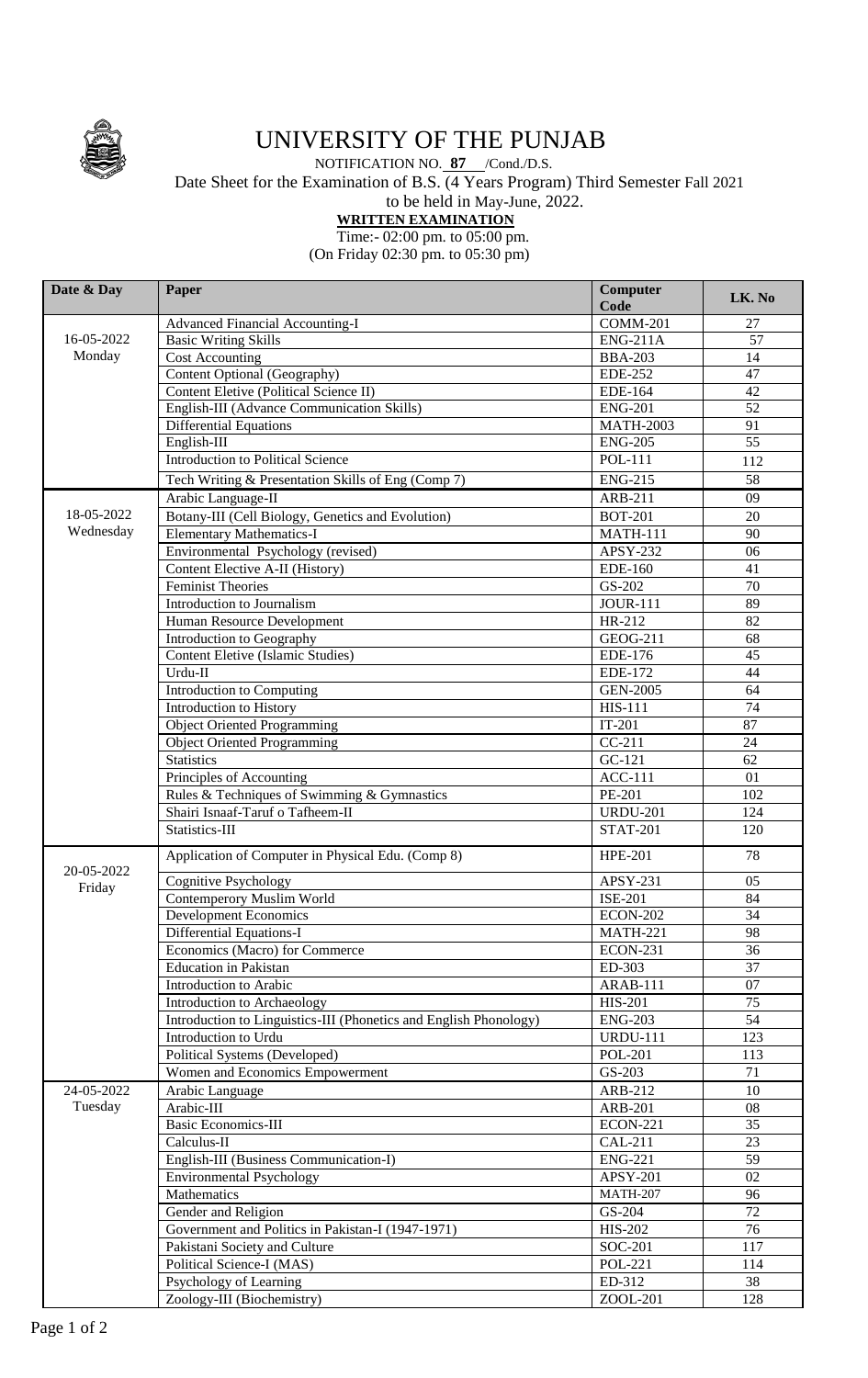| 26-05-2022 | Ancient India                                                                                     | <b>HIS-203</b>                    | 77                    |
|------------|---------------------------------------------------------------------------------------------------|-----------------------------------|-----------------------|
| Thursday   | Biology-II                                                                                        | <b>BIO-211</b>                    | 18                    |
|            | <b>Classical Sociological Theory</b><br>Computer Science-I                                        | SOC-202<br><b>COMP-211</b>        | 118<br>32             |
|            | Discrete Mathematics (IT)                                                                         | <b>MATH-231</b>                   | 100                   |
|            | Figh-I                                                                                            | <b>ISE-202</b>                    | 85                    |
|            | Gender and Psychology                                                                             | GS-205                            | 73                    |
|            | Home Economics                                                                                    | <b>EDE-254</b>                    | 49                    |
|            | Human Resource Management                                                                         | HR-211                            | 81                    |
|            | <b>Intermediate Micro Economics</b>                                                               | <b>ECON-201</b>                   | 33                    |
|            | Nasri Isnaaf-Taruf o Tafheem-I                                                                    | <b>URDU-203</b>                   | 126                   |
|            | Principles of Marketing                                                                           | <b>BBA-201</b>                    | 12                    |
|            | Psychology-I (MAS)                                                                                | APSY-211                          | 04                    |
|            | Adabi Istalahaat                                                                                  | <b>URDU-202</b>                   | 125                   |
|            | <b>Biology</b>                                                                                    | <b>BIO-112</b>                    | 17                    |
|            | Entrepreneurship                                                                                  | <b>BBA-211</b>                    | 16                    |
| 30-05-2022 | Functional Urdu<br><b>General Mathematics</b>                                                     | <b>URDU-211</b>                   | 127                   |
| Monday     | Introduction to Economics                                                                         | <b>EDE-109</b><br><b>UE-271</b>   | 40<br>122             |
|            | Introduction to Persian                                                                           | <b>PER-111</b>                    | 104                   |
|            | Mathematics A-III                                                                                 | <b>MATH-201</b>                   | 93                    |
|            | Organizational Behavior and HRD                                                                   | SOC-203                           | 119                   |
|            | Talent Identification in Sports                                                                   | <b>HPE-202</b>                    | 79                    |
|            | <b>Applied Psychology</b>                                                                         | <b>PSY-111</b>                    | 115                   |
|            | <b>Basic of Human Anatomy</b>                                                                     | PE-203                            | 103                   |
|            | Basic of Human Anatomy (Foundation 6)                                                             | <b>HPE-203</b>                    | 80                    |
|            | Business & Industrial Law                                                                         | <b>COMM-202</b>                   | $\overline{28}$       |
| 01-06-2022 | Communication Skills (IT)                                                                         | <b>ENG-231</b>                    | 60                    |
| Wednesday  | Computer-III                                                                                      | <b>COMP-201</b>                   | 31                    |
|            | Content Optional B(Arabic)                                                                        | <b>EDE-251</b>                    | 46                    |
|            | <b>Graph Theory</b>                                                                               | <b>MATH-205</b>                   | $\overline{95}$       |
|            | Introduction to Philosophy                                                                        | <b>PHIL-111</b>                   | 105                   |
|            | Introduction to Philosophy                                                                        | <b>PHIL-211</b>                   | 106                   |
|            | Introduction to Philosophy (Rev)<br>Marriage and Family Laws in Pakistan                          | $PHIL-211A$<br>GS-201             | 107<br>69             |
|            | National and International Affairs                                                                | <b>BSCS-201</b>                   |                       |
|            |                                                                                                   |                                   | 21                    |
| 03-06-2022 | Chemistry-III (Organic Chemistry)                                                                 | <b>CHEM-201</b><br>$IT-203$       | 26<br>$\overline{88}$ |
| Friday     | Computer Organization and Assembly Language<br><b>Computer Organization and Assembly Language</b> | $CC-221$                          | 25                    |
|            | <b>Elementary Statistics</b>                                                                      | <b>STAT-211</b>                   | 121                   |
|            | Content Optional B (History)                                                                      | <b>EDE-253</b>                    | 48                    |
|            | <b>Health Psychology</b>                                                                          | APSY-2020                         | 03                    |
|            | Introduction to Geography                                                                         | <b>GEOG-203</b>                   | 67                    |
|            | Introduction to Business Administration                                                           | BADMIN-111                        | 11                    |
|            | Introduction to Sociology                                                                         | SOC-111                           | 116                   |
|            | <b>Islamic History</b>                                                                            | <b>ISE-203</b>                    | 86                    |
|            | Mass Communication                                                                                | <b>BSCS-211</b>                   | $\overline{22}$       |
|            | <b>Pure Mathematics</b>                                                                           | <b>MATH-222</b>                   | 99                    |
| 07-06-2022 | <b>Concepts of Modern Physics</b>                                                                 | <b>PHY-201</b>                    | 108<br>43             |
| Tuesday    | Content Elective A (Sociology-II)<br><b>Elementary Mathematics-II (Calculus)</b>                  | <b>EDE-168</b><br><b>MATH-211</b> | 97                    |
|            | Chemistry/Natural Science                                                                         | <b>PHYS-2003</b>                  | 111                   |
|            | Introduction to Business Law                                                                      | <b>BLAW-111</b>                   | 19                    |
|            | Financial Management (Basic)                                                                      | <b>BBA-202</b>                    | 13                    |
|            | <b>Income Tax Law</b>                                                                             | COMM-203                          | 29                    |
|            | <b>Professional Practices</b>                                                                     | GE-261                            | 63                    |
|            | Introduction to Geography                                                                         | <b>GEOG-111</b>                   | 65                    |
|            | Physics-III (Electricity & Magnetism)                                                             | PHY-211                           | 109                   |
| 09-06-2022 | Introduction to International Relations                                                           | IR-111                            | 83                    |
| Thursday   | Introduction to Literature-III (Fiction and Non-Fiction)                                          | <b>ENG-202</b>                    | $\overline{53}$       |
|            | Introduction to Human Geography                                                                   | <b>GEOG-201</b>                   | 66                    |
|            | Introduction to Education                                                                         | EDU-111<br><b>EDE-255</b>         | 51<br>50              |
|            | <b>Content Optional (Sociology)</b><br><b>Analytical Geometry</b>                                 | <b>MATH-2004</b>                  | 92                    |
|            | Calculus & Analytical Geometry                                                                    | MS-251                            | 101                   |
|            | Mathematics B-III [Calculus (II)]                                                                 | <b>MATH-202</b>                   | 94                    |